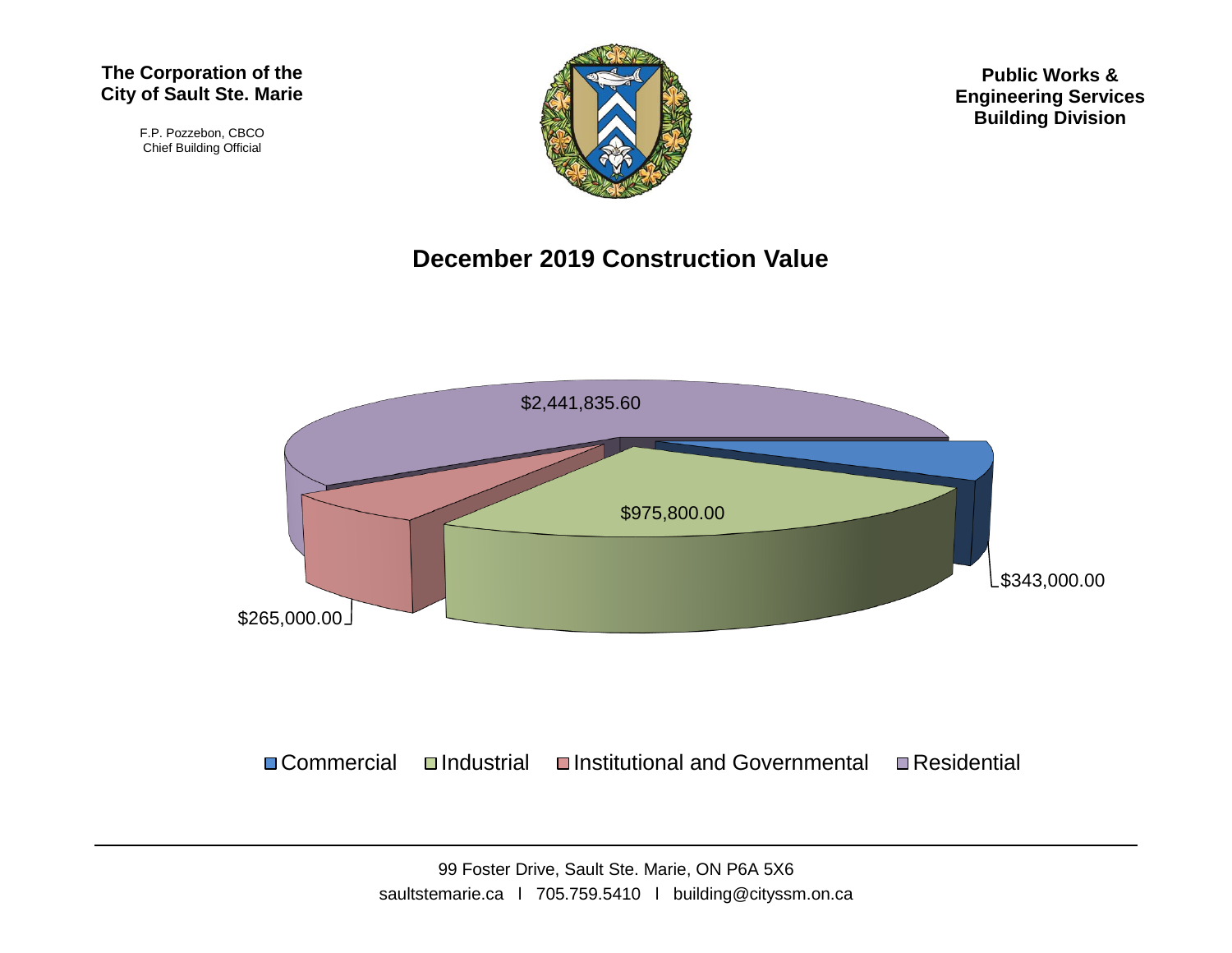

**Tel: (705) 759-5410Fax: (705) 541-7165**

## **BUILDING PERMITS SUMMARY 2019/12/01 to 2019/12/31**

|                                                      |              |                      |                                                                  |                          |                      | <b>Total</b>                     |                          |                      |
|------------------------------------------------------|--------------|----------------------|------------------------------------------------------------------|--------------------------|----------------------|----------------------------------|--------------------------|----------------------|
| Num of<br>Num of<br><b>Units</b><br><b>Permits</b>   |              | <b>Value of Work</b> | Num of<br><b>Units</b>                                           | Num of<br><b>Permits</b> | <b>Value of Work</b> | Num of<br><b>Units</b>           | Num of<br><b>Permits</b> | <b>Value of Work</b> |
|                                                      |              |                      |                                                                  |                          |                      |                                  |                          |                      |
| $\mathbf 0$                                          | 0            | \$0.00               | 0                                                                | $\mathbf 1$              | \$18,000.00          | $\mathbf 0$                      | $\mathbf{1}$             | \$18,000.00          |
| $\pmb{0}$                                            | $\mathbf 0$  | \$0.00               | 0                                                                | $\overline{2}$           | \$175,000.00         | $\mathbf 0$                      | $\overline{2}$           | \$175,000.00         |
| $\mathbf 0$                                          | $\mathbf 0$  | \$0.00               | $\mathbf 0$                                                      | $\mathbf 1$              | \$150,000.00         | $\mathbf 0$                      | $\mathbf{1}$             | \$150,000.00         |
| $\mathbf 0$                                          | $\mathbf 0$  | \$0.00               | $\mathbf 0$                                                      | $\overline{\mathbf{4}}$  | \$343,000.00         | $\mathbf 0$                      | 4                        | \$343,000.00         |
|                                                      |              |                      |                                                                  |                          |                      |                                  |                          |                      |
| $\mathbf 0$                                          | $\mathbf 0$  | \$0.00               | $\pmb{0}$                                                        | $\overline{2}$           | \$65,800.00          | $\pmb{0}$                        | $\overline{2}$           | \$65,800.00          |
| $\mathbf 0$                                          | $\mathbf{1}$ | \$300,000.00         | $\mathbf 0$                                                      | $\mathbf 0$              | \$0.00               | $\mathbf 0$                      | $\mathbf 1$              | \$300,000.00         |
| $\mathbf 0$                                          | $\mathbf 1$  | \$450,000.00         | 0                                                                | $\overline{2}$           | \$160,000.00         | $\mathbf 0$                      | $\mathbf{3}$             | \$610,000.00         |
| $\pmb{0}$<br>$\overline{\mathbf{2}}$<br>\$750,000.00 |              | $\mathbf 0$          | 4                                                                | \$225,800.00             | $\pmb{0}$            | $\bf 6$                          | \$975,800.00             |                      |
|                                                      |              |                      |                                                                  |                          |                      |                                  |                          |                      |
| 0                                                    | 0            | \$0.00               | $\pmb{0}$                                                        | $\sqrt{2}$               | \$15,000.00          | $\pmb{0}$                        | $\overline{2}$           | \$15,000.00          |
| $\mathbf 0$                                          | $\mathbf 0$  | \$0.00               | 0                                                                | $\mathbf 1$              | \$250,000.00         | $\mathbf 0$                      | $\mathbf 1$              | \$250,000.00         |
| 0                                                    | $\mathbf 0$  | \$0.00               | $\pmb{0}$                                                        | $\mathbf{3}$             | \$265,000.00         | $\pmb{0}$                        | $\mathbf{3}$             | \$265,000.00         |
|                                                      |              |                      |                                                                  |                          |                      |                                  |                          |                      |
| $\mathbf 0$                                          | $\pmb{0}$    | \$0.00               | $\pmb{0}$                                                        | $\sqrt{3}$               | \$2,004,468.50       | $\mathbf 0$                      | $\sqrt{3}$               | \$2,004,468.50       |
| 0                                                    | 0            | \$0.00               | 0                                                                | 3                        | \$2,760.00           | $\mathbf 0$                      | $\mathbf{3}$             | \$2,760.00           |
| 0                                                    | 0            | \$0.00               | 0                                                                | 39                       | \$434,607.10         | $\pmb{0}$                        | 39                       | \$434,607.10         |
| 0                                                    | $\mathbf 0$  | \$0.00               | 0                                                                | 45                       | \$2,441,835.60       | $\bf{0}$                         | 45                       | \$2,441,835.60       |
|                                                      |              |                      | <b>New Construction</b><br><b>Institutional and Governmental</b> |                          |                      | <b>Alterations and Additions</b> |                          |                      |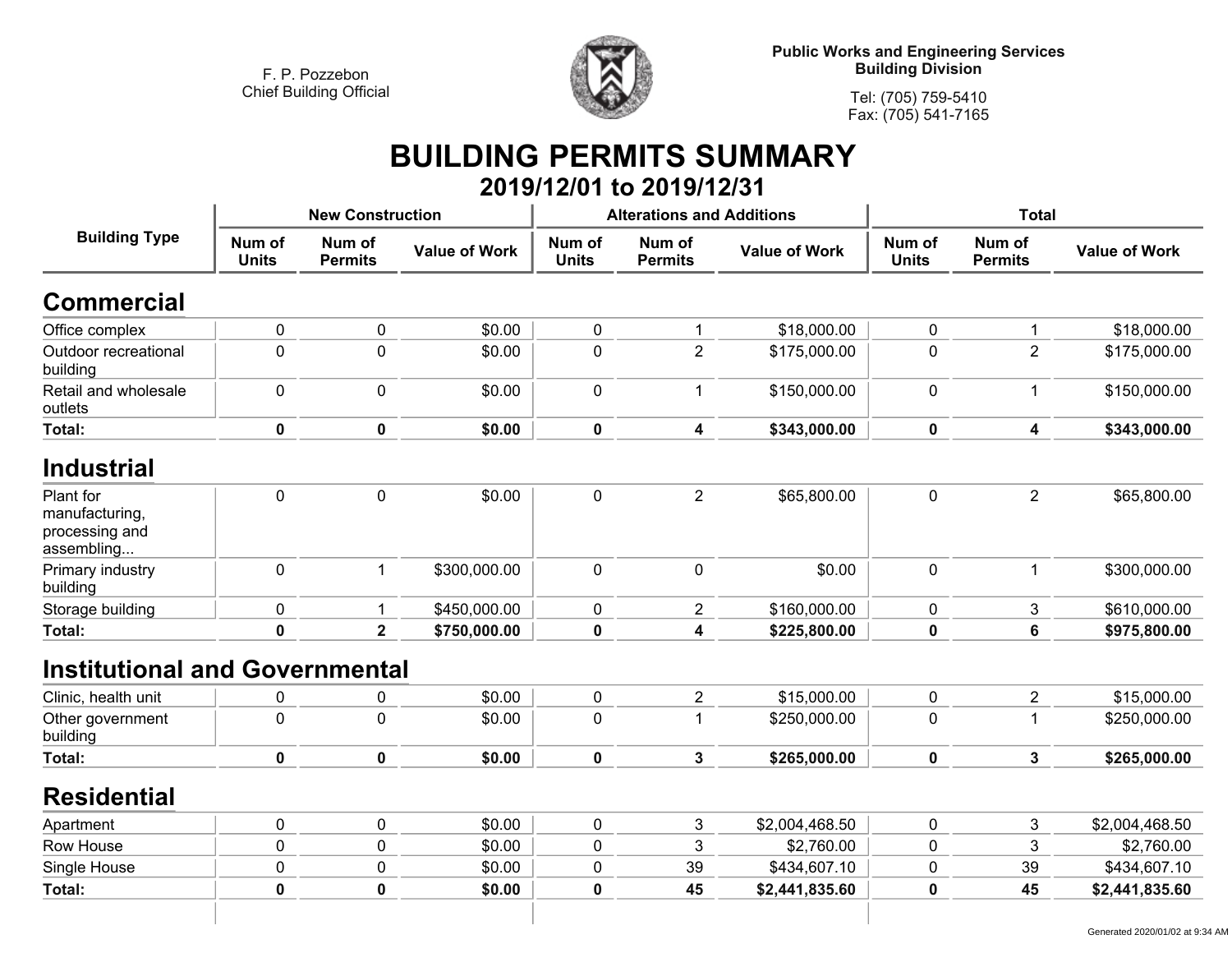| <b>Grand Total:</b> |  | \$750,000.00 | 56 | \$3,275,635,60 | 58 | \$4.025.635.60 |
|---------------------|--|--------------|----|----------------|----|----------------|
|                     |  |              |    |                |    |                |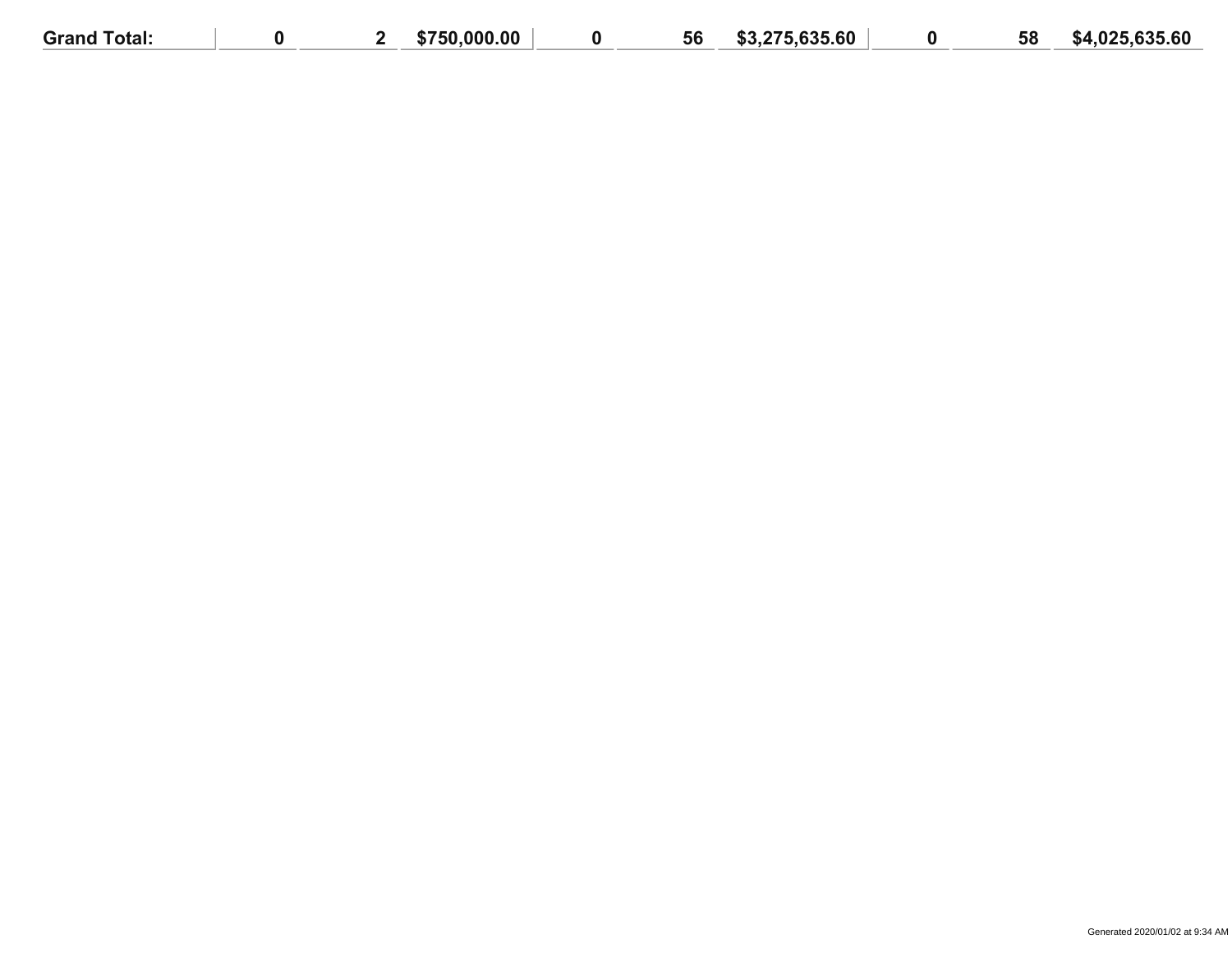

**Public Works and Engineering Services Building Division**

**Tel: (705) 759-5410Fax: (705) 541-7165**

# **DEMOLITION PERMITS SUMMARY**

|                                |                        |                          |                  |                        | 2019/12/01 to 2019/12/31         |                      |                        |                          |                      |  |
|--------------------------------|------------------------|--------------------------|------------------|------------------------|----------------------------------|----------------------|------------------------|--------------------------|----------------------|--|
| <b>Building</b><br><b>Type</b> |                        | <b>New Construction</b>  |                  |                        | <b>Alterations and Additions</b> |                      | <b>Total</b>           |                          |                      |  |
|                                | Num of<br><b>Units</b> | Num of<br><b>Permits</b> | Value of<br>Work | Num of<br><b>Units</b> | Num of<br><b>Permits</b>         | <b>Value of Work</b> | Num of<br><b>Units</b> | Num of<br><b>Permits</b> | <b>Value of Work</b> |  |
| <b>Commercial</b>              |                        |                          |                  |                        |                                  |                      |                        |                          |                      |  |
| Retail complex                 | $\mathbf{0}$           | 0                        | \$0.00           | 0                      |                                  | \$20,000.00          | $\mathbf 0$            |                          | \$20,000.00          |  |
| Total:                         | 0                      | 0                        | \$0.00           | $\boldsymbol{0}$       |                                  | \$20,000.00          | 0                      |                          | \$20,000.00          |  |
| <b>Residential</b>             |                        |                          |                  |                        |                                  |                      |                        |                          |                      |  |
| Apartment                      | $\mathbf{0}$           | 0                        | \$0.00           | 0                      |                                  | \$200,000.00         | 0                      |                          | \$200,000.00         |  |
| Row House                      | $\Omega$               | 0                        | \$0.00           | $\mathbf{0}$           |                                  | \$5,000.00           | 0                      |                          | \$5,000.00           |  |
| Single House                   | $\mathbf 0$            | 0                        | \$0.00           | $-2$                   | 12                               | \$43,200.00          | $-2$                   | 12                       | \$43,200.00          |  |
| Total:                         | $\mathbf 0$            | $\mathbf 0$              | \$0.00           | $-2$                   | 14                               | \$248,200.00         | $-2$                   | 14                       | \$248,200.00         |  |
| Grand<br>Total:                | $\boldsymbol{0}$       | $\boldsymbol{0}$         | \$0.00           | $-2$                   | 15                               | \$268,200.00         | $-2$                   | 15                       | \$268,200.00         |  |